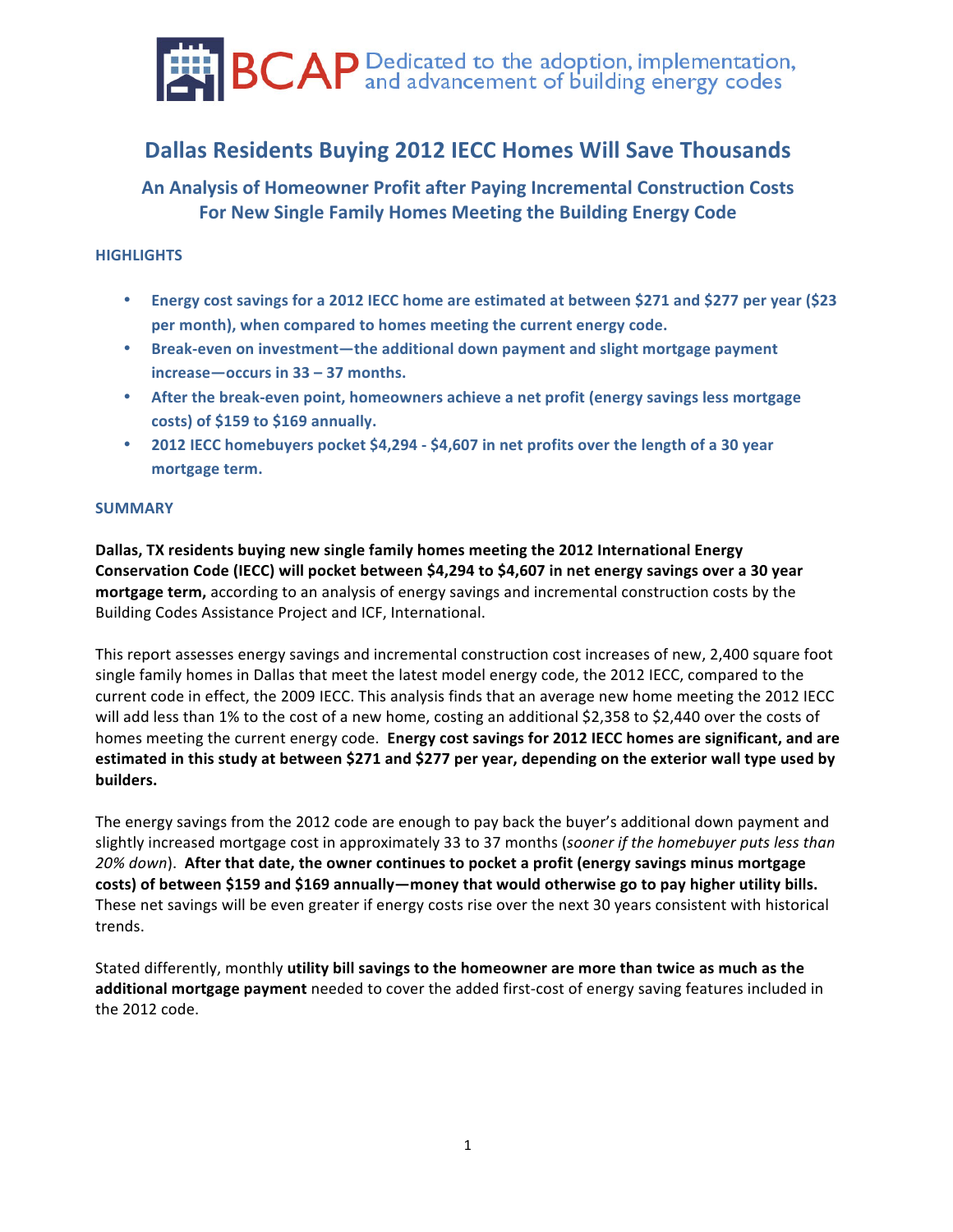## **ENERGY SAVINGS AND CONSTRUCTION COST METHODOLOGY**

To calculate energy savings and incremental construction costs, this analysis defined a "typical" single family house to represent new residential development in Dallas. The home modeled is two stories in height, with exterior dimensions of 30 by 40 feet with wood-framed walls and slab on grade foundation. The model home's size and foundation type is based on regional construction practices, and it contains 2,400 square feet in floor area—which is also the approximate size of the average new home built nationwide.

For the purposes of this analysis we assume a baseline home that meets the requirements of the 2009 IECC, which is the city's current code. Although some leading builders are meeting or exceeding many elements of the 2012 IECC already, for purposes of this analysis we assume a baseline home that exactly meets the requirements of the 2009 IECC.

Energy savings were modeled by ICF International (ICFI), an international energy consulting firm with extensive experience in the use of hourly building energy simulation software to estimate energy performance and energy savings of alternative building codes and design concepts. Although the values included in the analysis represent a careful, independent technical judgment by ICFI staff, it should be kept in mind that – like any such analysis – the results depend on a number of assumptions about the physical features of a typical new home, operating practices, energy prices, and other factors.

Both the existing 2009 IECC and the new 2012 IECC codes allow a builder to choose among a number of alternatives to comply with the code. In this case, ICFI conservatively chose to compare the results from the prescriptive path of each version of the code. ICFI uses BeaconTM, an hourly simulation model that utilizes DOE-2 or EnergyPlus, and summarizes building performance in terms of estimated annual energy costs, based on long-term average weather conditions in a given climate zone (city), DOE/EIA state level energy costs. ICFI also estimates energy consumption by end-use, fuel type, electricity peak demand, and air conditioner size in each prototype home. More details of the modeling assumptions used in this analysis are available on request.

#### **INCREMENTAL!COSTS**

Using the 2,400 square foot model home as a baseline, we calculated incremental costs by identifying the building components that would have to be upgraded from the current 2009 IECC, according to the prescriptive requirements in the 2012 IECC. These costs vary based on the type of exterior wall builders select. To estimate incremental costs, we rely on construction costs from the well-regarded 2012 RS *Means Contractor's Pricing Guide* to approximate actual costs of new home construction. This resource is known to be conservative and is useful for this analysis because all estimated construction costs are inclusive of material costs, labor, and contractor overhead and profit.<sup>1</sup> For this analysis, RS Means data is supplemented by additional calls to local building suppliers and experts.

#### **Windows**

Dallas contractors will need to make upgrades to installed windows to meet the improved U-factor and SHGC factors in the 2012 IECC. U-factor for windows is upgraded from 0.5 under the current code to 0.35 under the 2012 IECC and the SHGC factor is improved from 0.30 to 0.25. This added cost is conservatively

 $\frac{1}{1}$  $<sup>1</sup>$  RS Means also includes a location factor, which provides an estimate of local costs as a percentage of RS Means</sup> national average estimates. For this analysis, the location factor for Dallas is 83%, indicating that construction costs in the city are approximately 17% lower than the national average.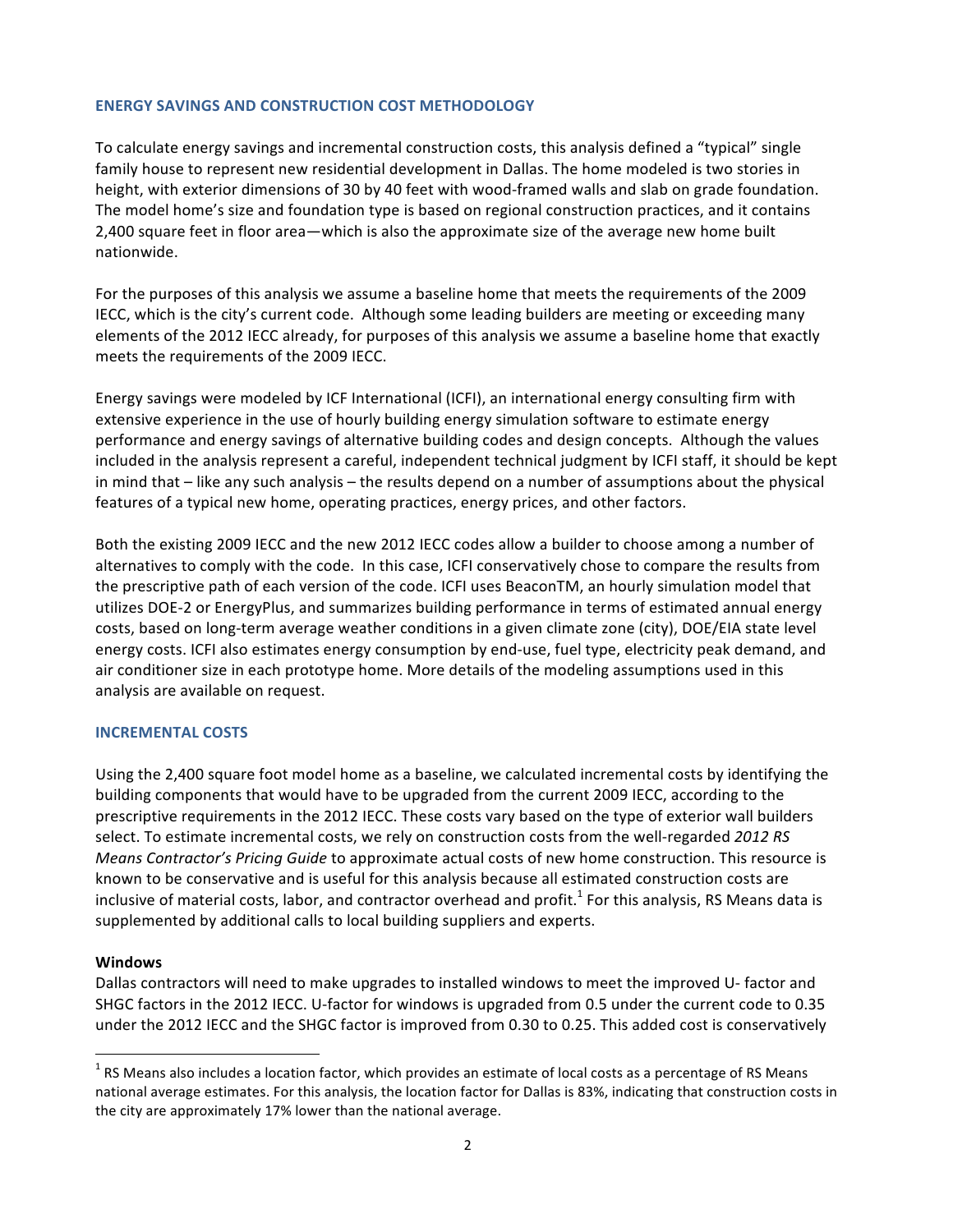estimated by the Efficient Windows Collaborative (EWC) as no more than \$1.00 per square foot of window area. It is important to note that many builders may already install windows that meet the 2012 IECC's slightly-improved requirements, but in an effort to be conservative (and strictly compare the two codes) this analysis assumes that builders are currently using the least-cost window to meet existing code requirements.<sup>2</sup> Total window incremental costs are estimated as \$357.

## **Whole House Air Leakage and Ventilation**

We estimate that the additional required air sealing in the 2012 IECC and the required testing for whole house air leakage (commonly known as "blower door") and duct leakage will add about \$350 per new home.<sup>3</sup> Because the resulting home will have fewer air and duct leaks to the outside, mechanical ventilation will have to be improved, a cost we estimate at \$180 for upgrading one bathroom vent fan to a unit with an Energy Star rating along with the installation of a simple controller which is set to automatically exhaust indoor air. $4$ 

# **Hot Water Distribution Lines**

An additional 2012 IECC code change will require builders to insulate hot water distribution lines to kitchens. We believe the cost impact of this change is small, as R-3 insulation costs less than 50 cents per linear foot and most insulation products can be "clipped" around supply pipes after the plumbing roughin.<sup>5</sup> As a result, this cost is estimated at \$100 per new home.

# **Lighting!and!Programmable!Thermostats**

Builders will have to install high-efficiency lamps in 75 percent of hard-wired fixtures, up from 50 percent in the 2009 IECC. Usually, this requirement is met with compact florescent lights (CFLs). Our analysis estimates that the upgrade of lamps in 25 percent of fixtures will cost no more than \$25. Builders will also have to upgrade conventional thermostats to programmable thermostats, a cost which is estimated as  $$50.$ 

## **Exterior Walls**

The 2012 IECC would require builders in Dallas to make changes to a new home's exterior wall construction. At present, the 2009 IECC requires R-13 walls for exterior walls, while the 2012 IECC mandates an insulation upgrade to  $R-13+5$  or  $R-20$  walls.

Building the R-13+5 walls begins with the 2 x 4 walls currently by builders and would replace conventional OSB wall sheathing with structurally insulated sheathing (SIS)<sup>6</sup>—an engineered product that combines structural reinforcement of oriented strand board (OSB) with insulation equivalent to R-5, thus creating an

 $\frac{1}{2}$  $^2$  As a result, many builders will be able to reduce or avoid incremental costs for better windows.

 $^3$  \$350 is a commonly used as an expected air sealing and testing cost for new single-family detached homes nationwide.

 $4$  Ventilation system and costs are described in an August 2005 report from Lawrence Berkeley National Laboratory "Review of Residential Ventilation Technologies." Although the costs of these components have decreased in recent years, the 2005 estimate (\$180 per new home) is quoted in this analysis.

 $^5$  It is difficult to determine what combination of redesign, resizing, and/or partial insulation of hot water lines would be done in a typical new home. Insulating distribution lines to the kitchen and very long runs would add costs while downsizing lines would reduce costs; in any case we believe the net effect would be small. <sup>6</sup> Please note, here SIS is used as a generic term for insulated sheathing products. It does not refer to DOW's SIS,

which is currently not available to contractors.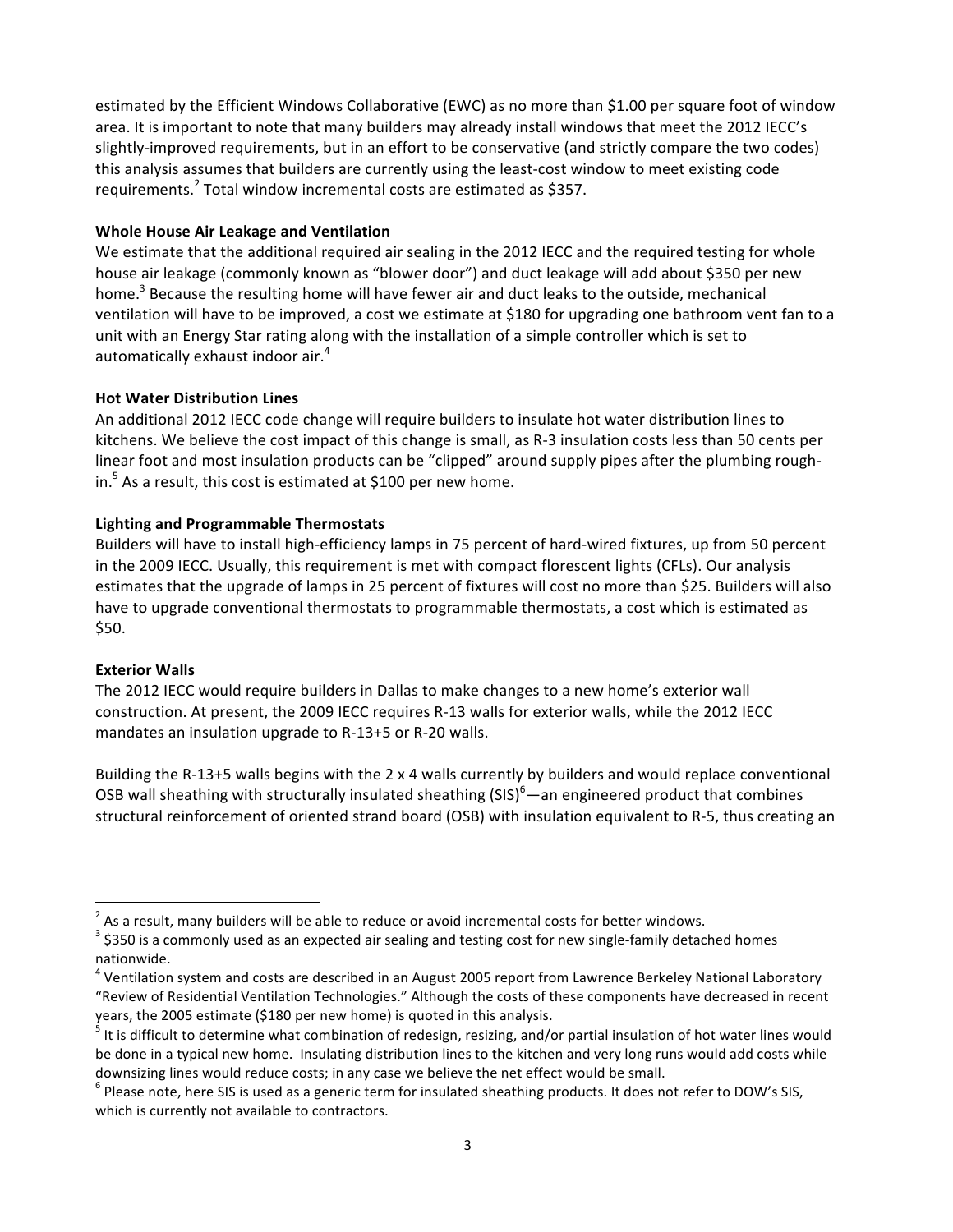R-13+5 wall.<sup>7</sup> The cost difference of the conventional OSB and R-5 insulation is estimated as \$0.76 per square foot of wall area, for an estimated total of 1,813 per new home.

Builders also have to option to meet the wall requirements in the 2012 IECC by upgrading to R-20 walls. To build the R-20 wall, builders will have to upgrade conventional  $2 \times 4$  framing with  $2 \times 6$  framing. The larger framing allows for R-21 fiberglass batts to be placed between studs instead of the R-13 batts required in the 2009 IECC. This cost is estimated by RS Means as \$0.67 per square foot of wall area, for a total of \$1,595 per new home. It is important to note that this cost may in fact be significantly lower. In fact, due to the superior strength of  $2 \times 6$  stud construction, builders can introduce a cost-saving variant of the R-20 wall that increases the space between wall studs from 16 inches apart to 24 inches—thus saving lumber and dramatically reducing incremental cost. Many builders prefer to retain 16 inch spacing however, and thus this wall assembly is not included in this analysis to ensure it is conservative.

## **Window Extension Jambs**

Builders in Dallas who intend to meet the 2012 wall requirements with R-20 walls may also incur an additional cost for window jamb extensions. These jamb extensions are required because the wall thickness increases with a change from  $2 \times 4$  to  $2 \times 6$  framing. While some window manufacturers offer jamb extensions as a factory-built option, most builders prefer to field-fabricate extension jambs, which are attached to the interior jamb of the window and create a consistent wood or drywall transition between the window and wall. These extensions, essentially four pieces of wood or drywall that "frame" the interior window jamb, are estimated at \$300 after a brief survey of installers, who put costs at \$10-12 per window.

Extension jambs are not assumed to be an added cost for builders using R-13+5 walls to meet the 2012 IECC, as the difference in wall thickness of OSB and SIS is less than  $\frac{1}{2}$  inch.

#### **Attic Insulation**

The 2012 IECC also requires builders to upgrade blown-in ceiling (attic) insulation from R-30 to R-38, which is estimated by RS Means to cost an additional \$299 per new home.

## **Cost!Savings**

Fortunately, the 2012 IECC will also introduce cost savings for builders. While complying with the 2012 IECC increases first-cost in some areas, the new code also presents opportunities to reduce costs for HVAC equipment as a result of an improved building envelope. Among other possible savings, builders will be able to reduce the size of costly mechanical equipment. For the prototype house in Dallas' climate zone 3, builders will be able to reduce the cooling system capacity from an average of 48,000 kBtuh to 36,000 kBtuh or from 4 to 3 tons. This reduction in air conditioner capacity can result in first-cost savings of one ton, which is expected to save approximately \$815 for the average new house.<sup>8</sup>

<sup>–&</sup>lt;br>7  $^7$  Incremental cost for 13+5 walls relies on local building supply estimates for R-5 or R-6 structurally insulated sheathing (SIS). Incremental costs for walls with SIS do not take into account savings from eliminating a housewrap, a function that is included in SIS panels. Thus, incremental costs for walls should be lower than projected in this analysis

 $8$  EPA conservatively estimates for their Energy Star Homes Version 3 that first-cost savings for downsizing a 13 SEER air conditioner are \$815 per ton. By "right-sizing" the HVAC equipment, building occupants will also benefit from a reduction in equipment short-cycling (i.e., where equipment is too large for the cooling load and cycles on and off frequently, thus wasting energy and losing some of its ability to dehumidify indoor air). Please note that additional cost savings could be obtainable from downsizing heating equipment, but this study does not attempt to calculate those savings.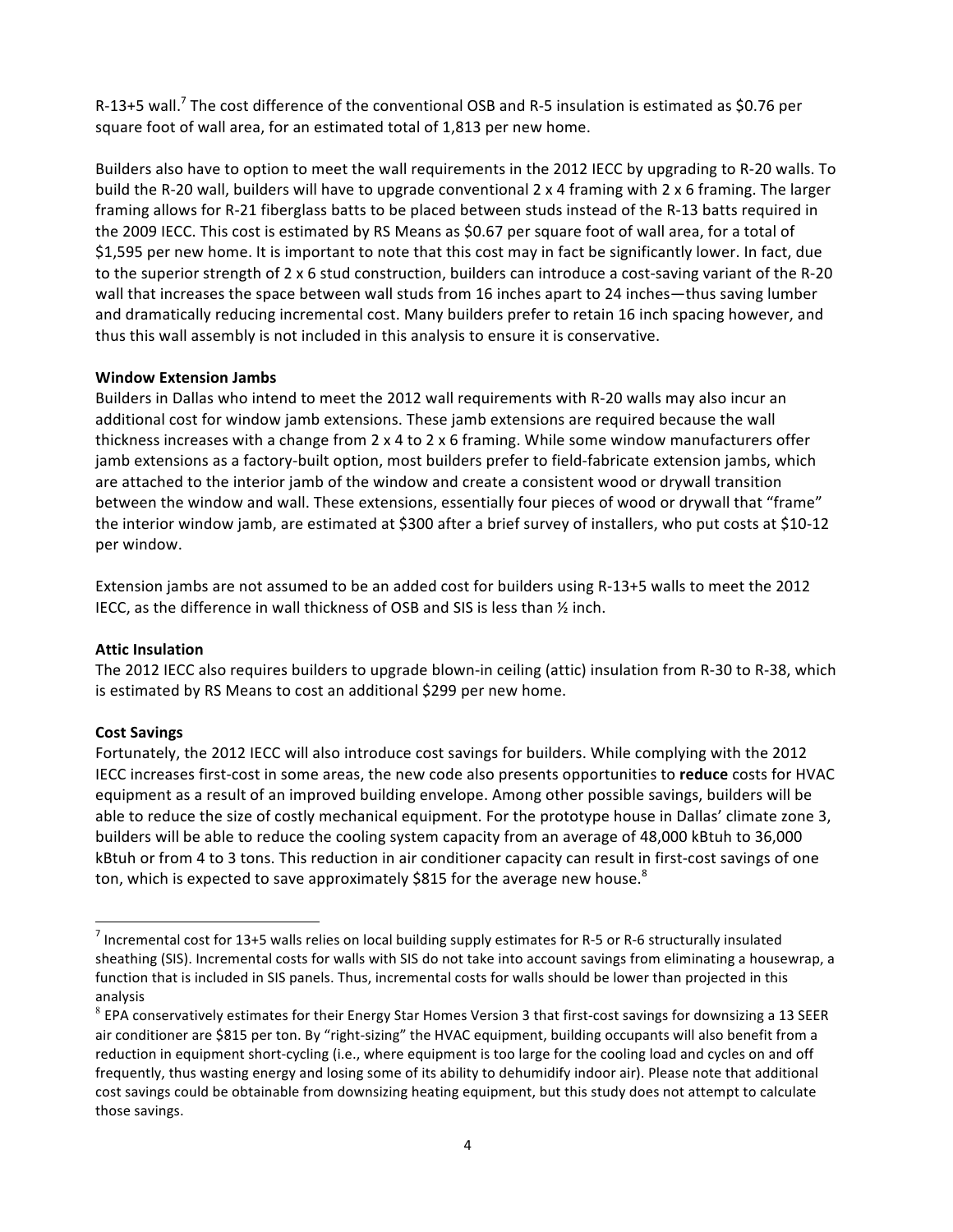Total incremental costs for new homes in Dallas are estimated in Table 1, below:

| Table 1: Dallas 2012 IECC Incremental Costs                         |                   |                               |              |                    |                       |         |  |
|---------------------------------------------------------------------|-------------------|-------------------------------|--------------|--------------------|-----------------------|---------|--|
| <b>Building Component</b>                                           | <b>Total Area</b> | Incremental<br>Cost/Square Ft | <b>Total</b> | Location<br>Factor | <b>Adjusted Total</b> |         |  |
| Ceiling Insulation Upgrade from R-30 to<br>R-38 (both blown-in)     | 1,200             | \$0.30                        | \$<br>360    | 83%                | \$299                 |         |  |
| Upgrade Walls from R-13 to R-13+5                                   | 2,380             | \$0.76                        | \$1,812      | N/A                | \$1,812               |         |  |
| OR Upgrade Walls from R-13 to R-20                                  | 2,380             | \$0.67                        | \$1,595      | N/A                | <b>OR</b>             | \$1,595 |  |
| Upgrade Windows to U-0.35 and SHGC<br>0.25                          | 357               | \$1.00                        | \$357        | N/A                | \$357                 |         |  |
| Increased Air Sealing and Testing                                   | N/A               | N/A                           | N/A          | N/A                | $\mathsf{S}$<br>350   |         |  |
| Insulating Hot Water Pipes                                          | N/A               | N/A                           | N/A          | N/A                | \$100                 |         |  |
| 75% CFLs in hardwired fixtures (from<br>50%)                        | N/A               | N/A                           | N/A          | N/A                | Ś.<br>25              |         |  |
| Upgrade to Programmable Thermostats                                 | N/A               | N/A                           | N/A          | N/A                | \$<br>50              |         |  |
| Bathroom Vent Fan Upgrade and<br><b>Addition of Automatic Timer</b> | N/A               | N/A                           | N/A          | N/A                | Ś.<br>180             |         |  |
| Window Extension Jambs (only for<br>builders using R-20 walls)      | N/A               | N/A                           | N/A          | N/A                | \$300                 |         |  |
| <b>HVAC System Savings (downsizing</b><br>cooling system 1 ton)     | N/A               | N/A                           | N/A          | N/A                | \$ (815)              |         |  |
| Incremental Cost (R-13+5 Walls)                                     |                   |                               |              |                    | \$2,358 OR            |         |  |
| <b>Incremental Cost (R-20 Walls)</b>                                |                   |                               |              |                    | \$2,440               |         |  |

#### **ENERGY COST SAVINGS**

According to the model used in this analysis, upgrading to the 2012 IECC will result in significant energy **bill** savings for Dallas home buyers, resulting in utility bill savings of between \$271 and \$277 per year, depending on the type of exterior wall type builders select. It is noteworthy that these savings assume constant energy prices; if energy prices continue to rise consistent with historical trends, savings will be greater in future years. These energy savings allow homebuyers to quickly recapture their incremental costs. Annual energy savings are presented in Table 2, below, by exterior wall type.

| Table 2: 2012 IECC Energy Savings by Climate Zone and Wall Type |                              |  |  |  |  |  |  |
|-----------------------------------------------------------------|------------------------------|--|--|--|--|--|--|
| <b>Climate Zone and Wall Types</b>                              | <b>Annual Energy Savings</b> |  |  |  |  |  |  |
| Houses with R-13+5 Walls                                        | \$277                        |  |  |  |  |  |  |
| Houses with R-20 Walls                                          | \$271                        |  |  |  |  |  |  |

#### **MORTGAGE PAYBACK FOR HOMEOWNERS**

Homebuyers will be able to include the incremental first-costs of meeting the 2012 IECC in their mortgage, while benefiting from lower utility bills starting on day one. With estimated energy cost savings of between \$271 and \$277 per year, monthly utility bill savings are more than twice as much as the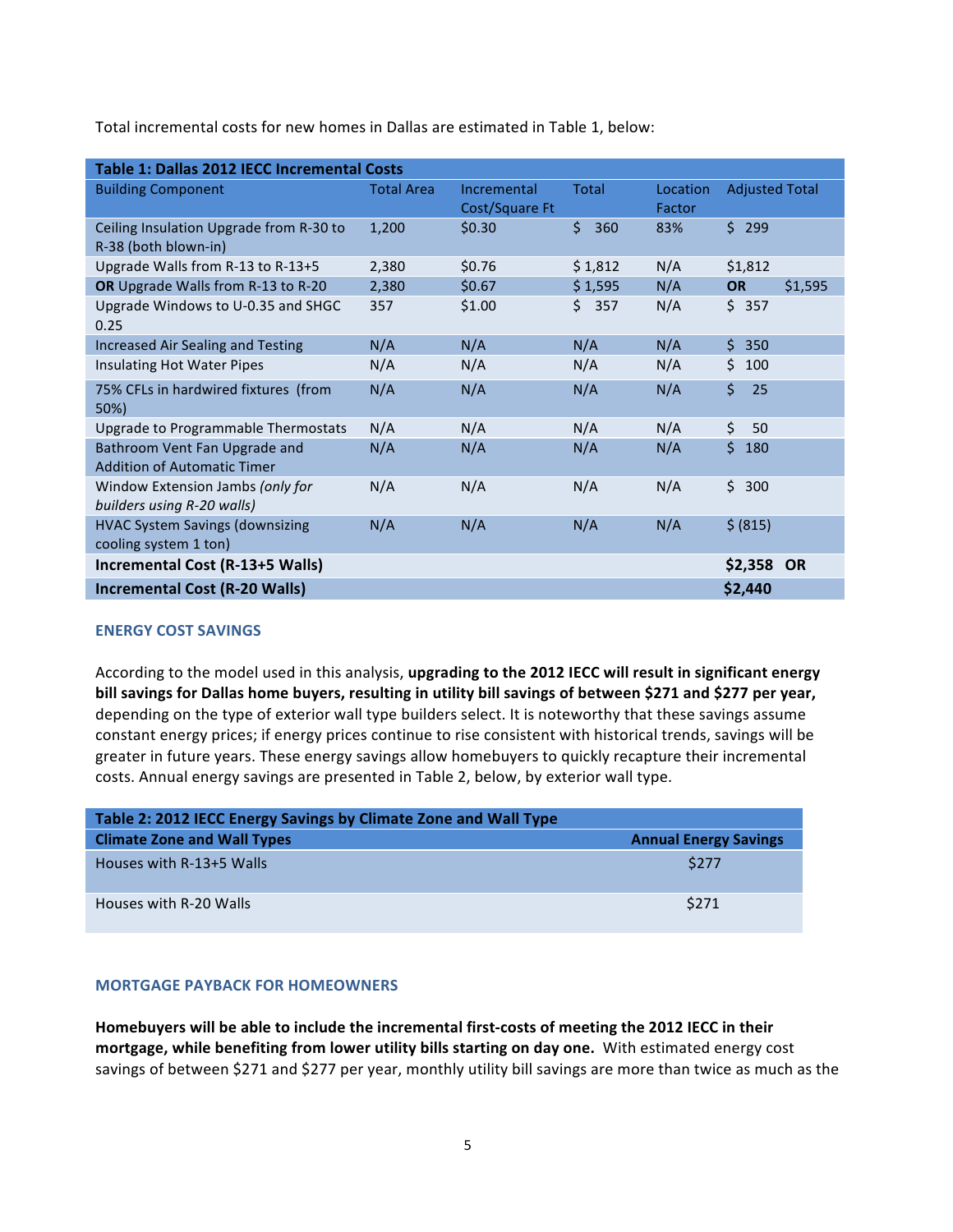additional mortgage payment needed to cover the added first-cost of energy saving features required by the 2012 IECC.

This cash-flow difference is enough to pay back the buyer's added down payment in approximately 33 to **37 months after purchase (or sooner if the loan allows a down payment below 20%). After that date, the** owner continues to realize a profit of at least \$159 annually due to lower utility bills – and even more if energy prices increase.

This payback analysis assumes that homebuyers purchase a new home with 20% down at the current nationwide interest rate of 4.03 percent. This scenario would result in an increased down payment of between \$472 to \$488 with an additional monthly mortgage cost of \$9 per month. Taking into account energy savings and lower utility bills, a cash flow analysis indicates that the homebuyer would break even within as little as 33 months. After that break-even date, **homeowners would continue to realize a profit of \$159 and \$169 annually,** which is calculated by subtracting additional mortgage costs from energy savings. Homebuyers with a lower down payment—such as 5 or 10 percent—will realize payback more quickly. Mortgage payback to homeowners is presented below in Table 3, below.

| Table 3: Mortgage Payback for Homebuyers by Exterior Wall Type |                                    |                                                        |                                                                                   |                           |                                                                          |                                                                                                                |  |  |  |  |  |
|----------------------------------------------------------------|------------------------------------|--------------------------------------------------------|-----------------------------------------------------------------------------------|---------------------------|--------------------------------------------------------------------------|----------------------------------------------------------------------------------------------------------------|--|--|--|--|--|
| <b>Exterior Wall</b><br><b>Type</b>                            | <b>Incremental</b><br><b>Costs</b> | <b>Energy</b><br>Savings/Year<br>and Month<br>per home | <b>Down Payment</b><br>Increase (and<br><b>Mortgage</b><br>Increase per<br>Month) | <b>Breakeven</b><br>Point | <b>Annual Profit for</b><br><b>Homeowner</b><br>after Breakeven<br>Point | <b>Gross Profit over</b><br><b>Mortgage Term</b><br><b>(Energy Savings)</b><br><b>Minus Mortgage</b><br>Costs) |  |  |  |  |  |
| $R-13+5$ Walls                                                 | \$2,358                            | \$277/year<br>(523/month)                              | $$472$ (plus<br>\$9/month)                                                        | 33 months                 | \$169                                                                    | \$4,607                                                                                                        |  |  |  |  |  |
| R-20 Walls                                                     | \$2,440                            | \$271/year<br>(523/month)                              | \$488 (plus<br>\$9/month)                                                         | 37 months                 | \$159                                                                    | \$4,294                                                                                                        |  |  |  |  |  |

## **CONCLUSIONS**

- As estimated in this analysis, incremental costs for new 2,400 square foot homes built to the 2012 IECC in Dallas total \$2,358 to \$2,440 per new home.
- Annual energy savings for Dallas homeowners attributable to the 2012 IECC range from \$271 to \$277, depending on which exterior wall type builders select.
- Assuming a conservative 20% down payment, new home buyers will break even on their initial investment in as few as 33 months and no more than 3 years and one month after purchase.
- Gross profit for Dallas homebuyers over a 30 year mortgage term ranges from \$4,294 to \$4,607.